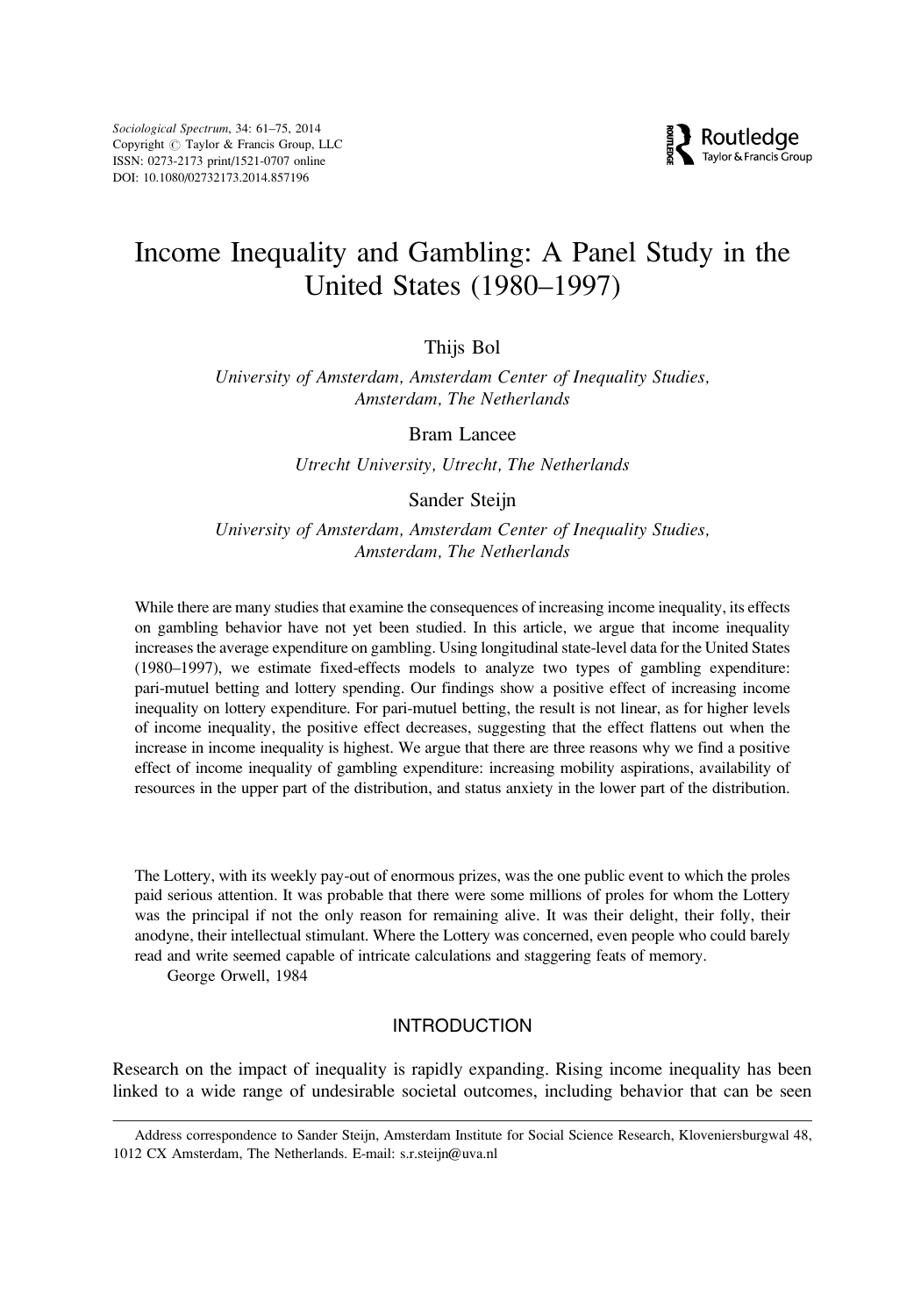as risk taking, such as, for example, smoking or alcohol usage (e.g., Wilkinson and Pickett 2009). Surprisingly, one of the most widespread risk-taking behaviors, gambling, has not been studied in relation with increasing income inequality. In this article, we argue that rising income inequality serves as an explanation for increased risk-taking behavior and, more specifically, for gambling expenditure.

The majority of research on gambling behavior in the social sciences has predominantly focused on problematic (and pathological) gambling (e.g., Johansson et al. 2009; McNeilly and Burke 2002; Volberg and Wray 2007). Many researchers seek explanations for gambling in the psyche by, for example, studying to what extent people gamble out of excitement (e.g., Anderson and Brown 1984) and to what extent their decisions in gambling are cognitive (Sharpe and Tarrier 1993; Rogers 1998).

However, gambling behavior is also a more general social phenomenon that has been largely neglected as such in social scientific research (see also Volberg and Wray 2007). While previous work analyzes which social groups are more likely to gamble (e.g., McEffery 1994; Sproston, Erens, and Orford 2000; Beckert and Lutter 2009, 2012), contextual explanations for these differences are often not considered. Overall, gambling behavior is scarcely studied in relation to macro conditions (but see Freund and Morris [2005, 2006], who argue that income inequality is increased by gambling due to income concentration). A more sociological perspective on gambling behavior that seeks for its societal explanations can help to better understand how gambling comes about.

We argue that income inequality is likely to increase gambling expenditure through three mechanisms. Firstly, higher income inequality makes upward social mobility for individuals in the lower part of the income distribution more desirable. Consequently, as a strategy to get ahead in society, people gamble more. Secondly, in more unequal societies, the upper part of the distribution has more resources to gamble. Put differently, under conditions of high inequality, resources are more concentrated in the upper part of the distribution. As a result, people in the top of the distribution can spend more and will do so in the form of gambling because it confirms their status as 'winners' in society. Thirdly, inequality leads to more anxiety and stress amongst the poor (Wilkinson and Pickett 2009), which increases gambling behavior as relief in the lower part of the distribution. Based on these three arguments, we hypothesize that income inequality increases gambling expenditure.

We test this hypothesis empirically by analyzing longitudinal state-level data containing both income inequality and gambling expenditure in the United States for 36 states in the period of 1980–1997. We relate income inequality at t-1 in each state to the per capita expenditure for two types of gambling: lottery playing and pari-mutuel betting.<sup>1</sup> We contribute to the existing literature by proposing and testing a broader, more sociological account of gambling, which adds to the rapidly expanding literature on the consequences of income inequality (e.g,. Andersen and Fetner 2008; Huisman and Oldehinkel 2009; Uslaner and Brown 2005; Wilkinson and Pickett 2009). The empirical contribution of this study is the use of longitudinal data to examine consequences of inequality. Studies that examine the effect of inequality often rely on crosssectional data, making reversed causality and bias due to unobserved heterogeneity more likely.

<sup>&</sup>lt;sup>1</sup>Pari-mutuel betting is a betting system that places all bets in a prize pool without a priori providing odds to the contestants. This prize pool is eventually shared between all correct bets, proportional to their contribution to the prize pool. A notable example of this system is the betting that occurs on greyhound racing.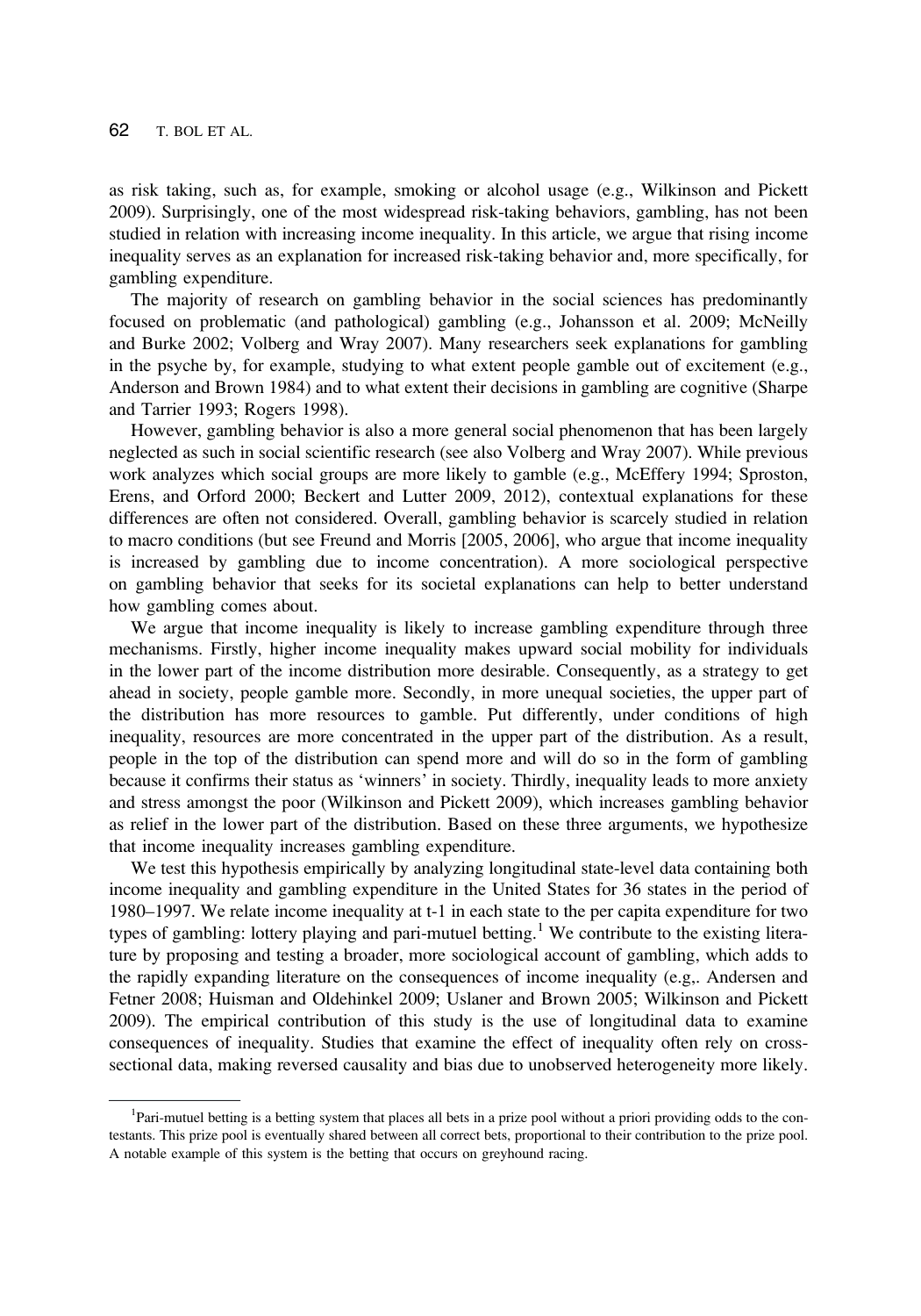The longitudinal models that we estimate support the hypothesis that increasing income inequality is positively related to gambling expenditure. This finding is in line with the more general claim, advocated by Wilson and Pickett (2009), that income inequality enhances risktaking behavior.

## THEORY AND HYPOTHESIS

#### Gambling as Risk-Taking Behavior

Despite the stereotypical stigma that is often placed on gambling, it is a widespread phenomenon. For example, in the United States, 82% of adults report to gamble at least once a year (Welte et al. 2002). Several studies show that the vast majority of these gamblers are not categorized as problematic: the prevalence rate for excessive gambling (both problematic and pathological) is around 3% (for an overview see Stucki and Rihs-Middel 2007). The high participation rates in gambling activities make it an interesting research object for sociologists. Moreover, gambling is a clear example of a fundamental interest of sociologists: risk taking (Frey and Eadington 1984:121; Cosgrave 2008). The concept of risk has often been studied (Beck 1992; Giddens 1991), and scholars increasingly point to risk taking as desirable behavior. Lyng (1990), for example, describes the increase in interest in voluntary risk-taking behavior with the concept of edgework: behavior that involves a ''threat to one's physical or mental well-being or one's sense of an ordered existence'' (Lyng 1990:857). The goal of this risk-taking behavior is the excitement of taking the risk. The stereotypical example of edgework is extreme sports, where failure results in death. Gambling, however, is also behavior where an in essence unnecessary risk is taken: to wager large amounts of money is voluntary risk taking as a form of leisure.

Gambling has been associated with risk-taking behavior before. Clotfelter and Cook (1989) argue that gambling can be seen as a good proxy for risk-taking behavior. Brown, and colleagues (2010) study the United Kingdom and connect gambling expenditure to financial risk taking such as loans, hire purchase agreements, and credit club payments. There are, however, also good reasons to see gambling not so much as risk-taking behavior. Buying a lottery ticket, for example, is a relatively low investment, thereby having a relatively low risk (e.g., McEffery 1994). Still, we argue that this does not make gambling risk-free behavior: not gambling is always more risk-averse than gambling, and the risk increases with the amount (proportional of income) that is wagered. $2$ 

In this article, we distinguish two types of risk-taking behavior: risk taking as a form of leisure and risk taking as a means to social mobility. Layton and Worthington (1999) find that individuals with higher incomes spend more on gambling, thereby supporting the claim that there is indeed more gambling at the top of the income distribution. Gambling by people in the top of the distribution is therefore more likely to be risk-taking behavior as leisure and as a status symbol: because high-income individuals are already in the top of the distribution, they cannot rise much more.

<sup>&</sup>lt;sup>2</sup>In our empirical study we focus on the expenditure on gambling, which validates gambling as a risk-taking process. The higher the amount that is wagered (net of the wealth of a state), the higher the risk.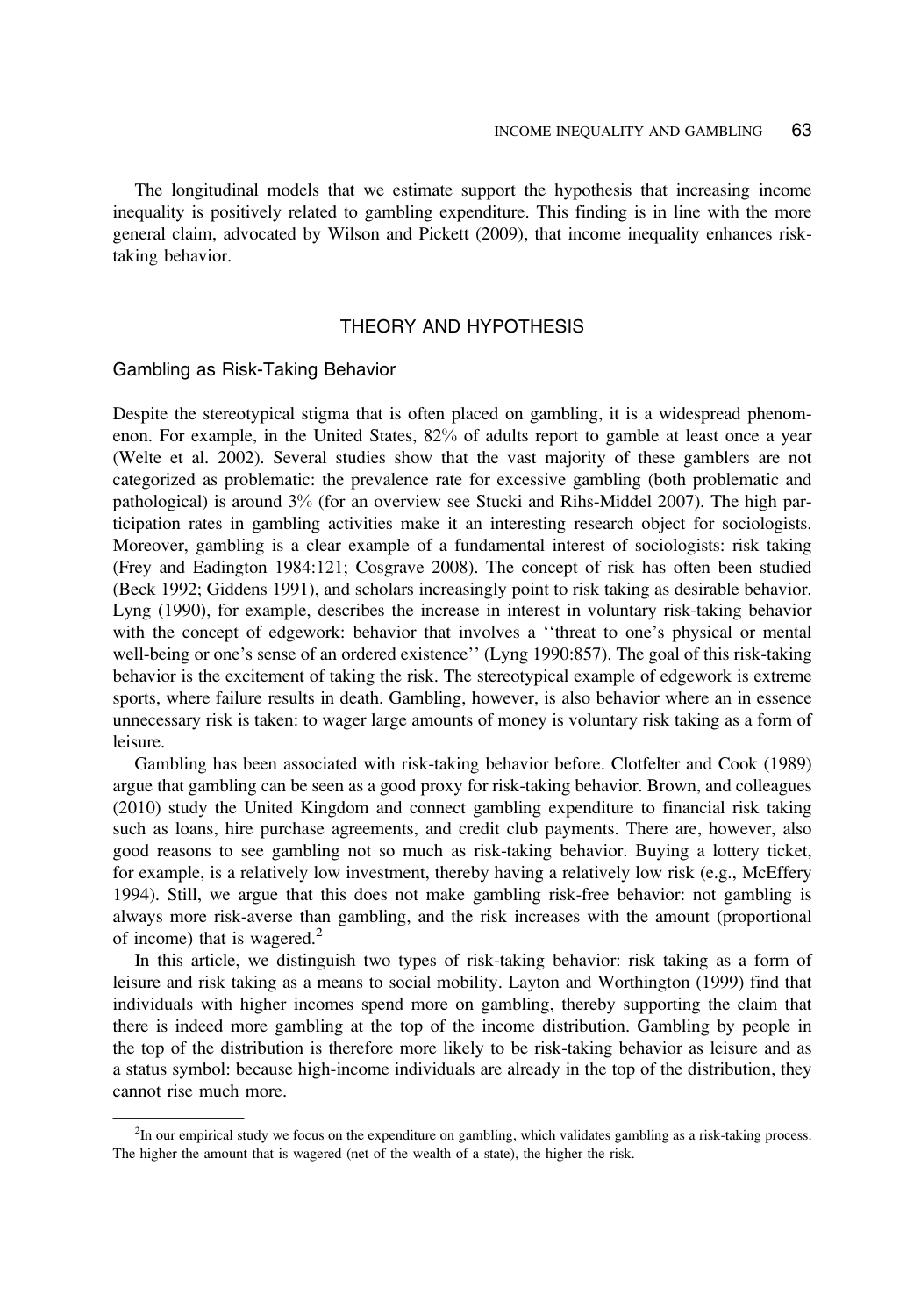At the bottom part of the income distribution, gambling can be motivated both by relief or escapism (risk taking as a form of leisure), as well as the prospect of upward social mobility (risk taking as a means to social mobility). People gamble as a way of potentially improving their societal position, for example by winning the lottery (Rogers 1998). However, in doing so they must be willing to accept different levels of risks. For example, according to Young (2010), the risk society produces a corollary, a demand for risk in the form of gambling. To get ahead in society individuals increasingly are taking risks.

Previous work using individual level data finds that lower-class individuals indeed have a higher probability to engage in gambling (Brown et al. 2010:23, Lang and Omori 2009; Beckert and Lutter 2012). Layton and Worthington (1999) confirm these findings by showing that in Australia blue-collar workers gamble more than white-collar workers. Besides the frequency of gambling, there is also evidence that gambling expenditure is unevenly distributed across the income distribution, low incomes spending relatively more than high incomes. In a study of lottery play in the United States, Clottfelter and colleagues (1999) show not only that participation in the lottery is frequent under lower income groups (48.5% of the people earning less than \$10,000 per year and 46.7% of the people earning between \$10,000 and \$25,000 a year), but also that spending on the lottery is relatively high among those groups (respectively \$597 and \$569 per year). This means that the lower income groups outspend the higher income groups both in relative and in absolute terms.

However, such high gambling expenditure by the lower income population comes at a cost. Kearney (2005) shows that after the introduction of a state lottery, lower income people significantly cut down expenditure on food  $(2.8\%)$  and on home mortgage, rent, and other bills (5.8%) to compensate for their gambling expenditure. Lang and Omori (2009) show that the least wealthy are more likely to lose a higher proportion of their income than wealthier households. While there is previous work on who gambles, and how much different groups spent on gambling, we know relatively little about how the shape of the income distribution affects gambling.

#### Income Inequality and Gambling

Research that analyzes the consequences of inequality is growing steadily. Outcomes such as crime, bad health, low social trust, and low levels of civic participation are seen as being dependent on the income inequality in a society (Uslaner and Brown 2005; Kawachi et al. 1997; Daly, Wilson, and Vasdev 2001; Huisman and Oldehinkel 2009; Kelly 2000;Wilkinson and Pickett 2009; Rothstein and Uslaner 2005; Solt 2008; Lancee and Van de Werfhorst 2012). While these studies connect income inequality to risk-taking behavior, Neckerman and Torche (2007) argue that individuals are more likely to be risk averse in contexts with a high level of income inequality, as the cost of failure is higher. However, no empirical evidence exists to support the statement. We discuss three mechanisms by which income inequality is likely to increase gambling expenditure, and with that, implicitly, increases risk-taking behavior.

Firstly, rising income inequality makes upward social mobility more beneficial. Wilkinson and Pickett state that ''the scale of income differences has a powerful effect on how we relate to each other'' (2009:5). They argue that, with higher inequality, there are more status differences between individuals which results in larger status gaps. These gaps trigger status competition. According to Wilson and Daly (1985), especially men take risks in order to achieve social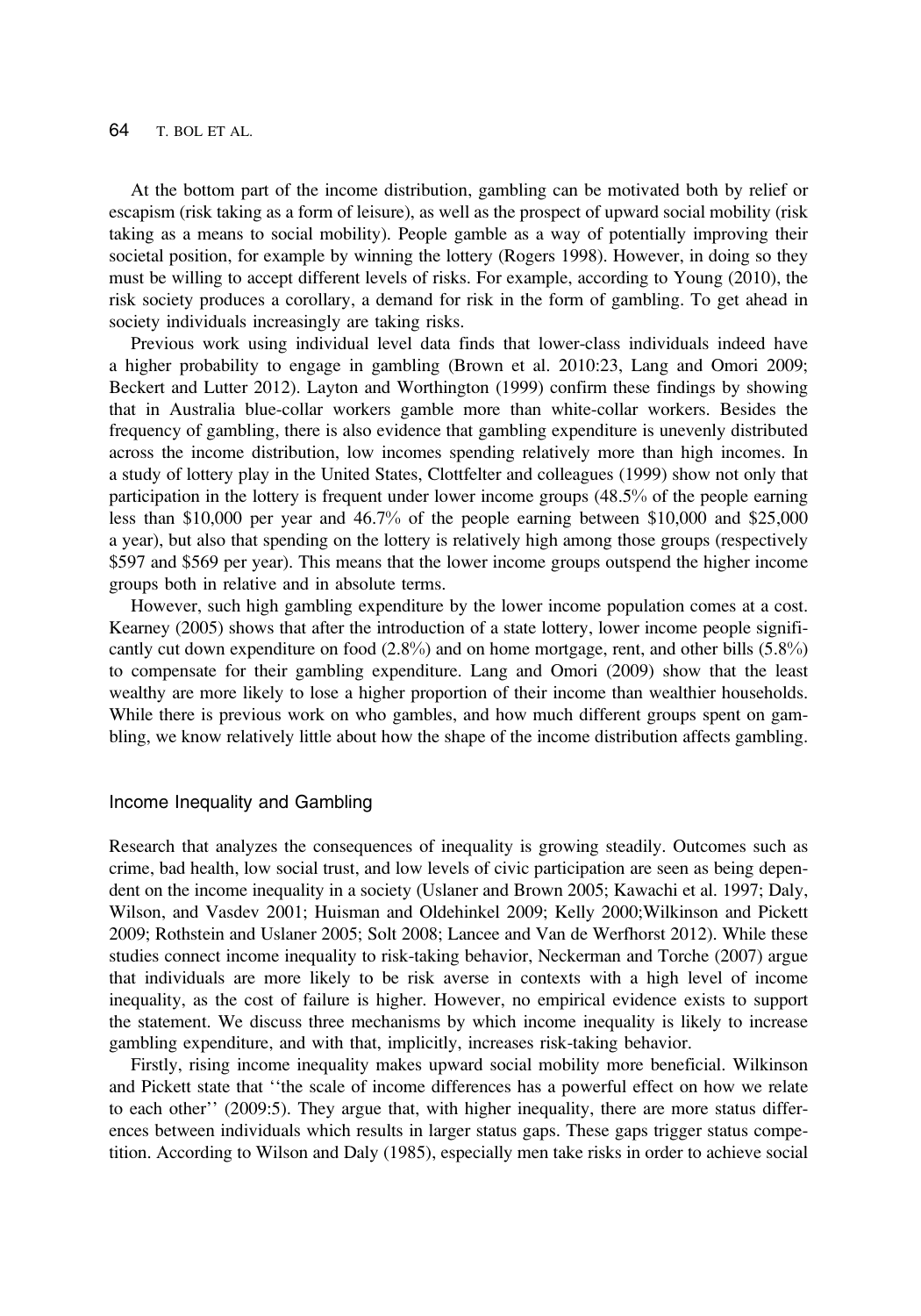reputation or status. Already in 1951, Bloch (1951:215) argued that the ''chance element in human life is particularly exploited in those societies where status is largely competitive.'' Studies indeed show that individuals are more likely to gamble in contexts where they perceive their own income as low (Haisley et al. 2008). Along this line of reasoning, as growing inequality fuels aspirations for upward mobility, inequality is likely to trigger gambling behavior. Using data from the United States, Xu and Garand (2010) show that especially low-income individuals residing in states with high income inequality are more likely to perceive large increases in income inequality.

Mobility aspirations based on material motivations especially hold for people in the bottom half of the income distribution. As Clotfelter and Cook (1989) argue, gambling is a way out for those that cannot afford otherwise. They state that the ''opportunity to purchase a chance to win 500 dollars for one dollar seems attractive to those that do not have other ways of obtaining that much spending money'' (Clotfelter and Cook 1989:71). On the basis of a Swedish study of soccer betting, Frey and Eadington (1984:114) argue that ''the propensity to gamble is not necessarily determined by social class characteristics, but rather by the extent to which upward mobility aspirations are held.'' Under conditions of high inequality, the distance to the top is larger, hence the potential gain of upward mobility is higher.<sup>3</sup> We therefore expect that since rising inequality increases the potential gains of gambling, it will also increase the incidence of gambling as a ways of achieving upward mobility, specifically in the lower and middle part of the distribution. As a consequence, we expect gambling expenditure to rise.

A second mechanism that explains how rising income inequality increases gambling behavior is the changing composition of the income distribution. In more unequal societies, the top of the distribution by definition has more resources to gamble and thus expenditure is likely to be higher. Indeed, gambling expenditure is found to increase with income (Welte et al. 2002). The reason that people gamble more is that for individuals in the middle and upper part of the income distribution, gambling is a leisure activity and serves as a status symbol confirming and emphasizing people's position on the societal ladder. Put differently, as a result of status competition, people in the upper part of the distribution claim their position as 'winners' in society by engaging in gambling activities. In more unequal societies, we therefore expect that people in the upper part of the distribution gamble more because of leisure or as a status symbol.

The third argument that stipulates a positive relationship between income inequality and gambling expenditure is increasing envy and stress in the lower part of the distribution (Eitle and Taylor 2011; Wiggins et al. 2010). The ''frustration'' argument was first introduced by Devereux, who argued that gambling is a ''safety valve through which the repressed wishes crowd for escape'' (1980 [1949]:781). As Devereux argues, particularly people in the bottom part of the income distribution tend to be frustrated. For them, higher inequality results in increasing levels of frustration, since those at the bottom are lagging behind and simultaneously see that another part of the population grows ever richer (Wilkinson & Pickett 2009). Already in 1984, Frey and Eadington (1984:110) conclude: ''In sum, gambling is a mechanism of accommodation utilized by society to channel protestations resulting from frustration with the basic economic and ethical systems in a socially approved- that is, functionally imperative-manner.''

<sup>&</sup>lt;sup>3</sup>Note that we do not argue that gambling is the *only* strategy to achieve upward mobility. There are many ways through which this can be achieved. We argue that upward mobility aspirations is one of the reasons that people gamble, even under lower levels of income inequality.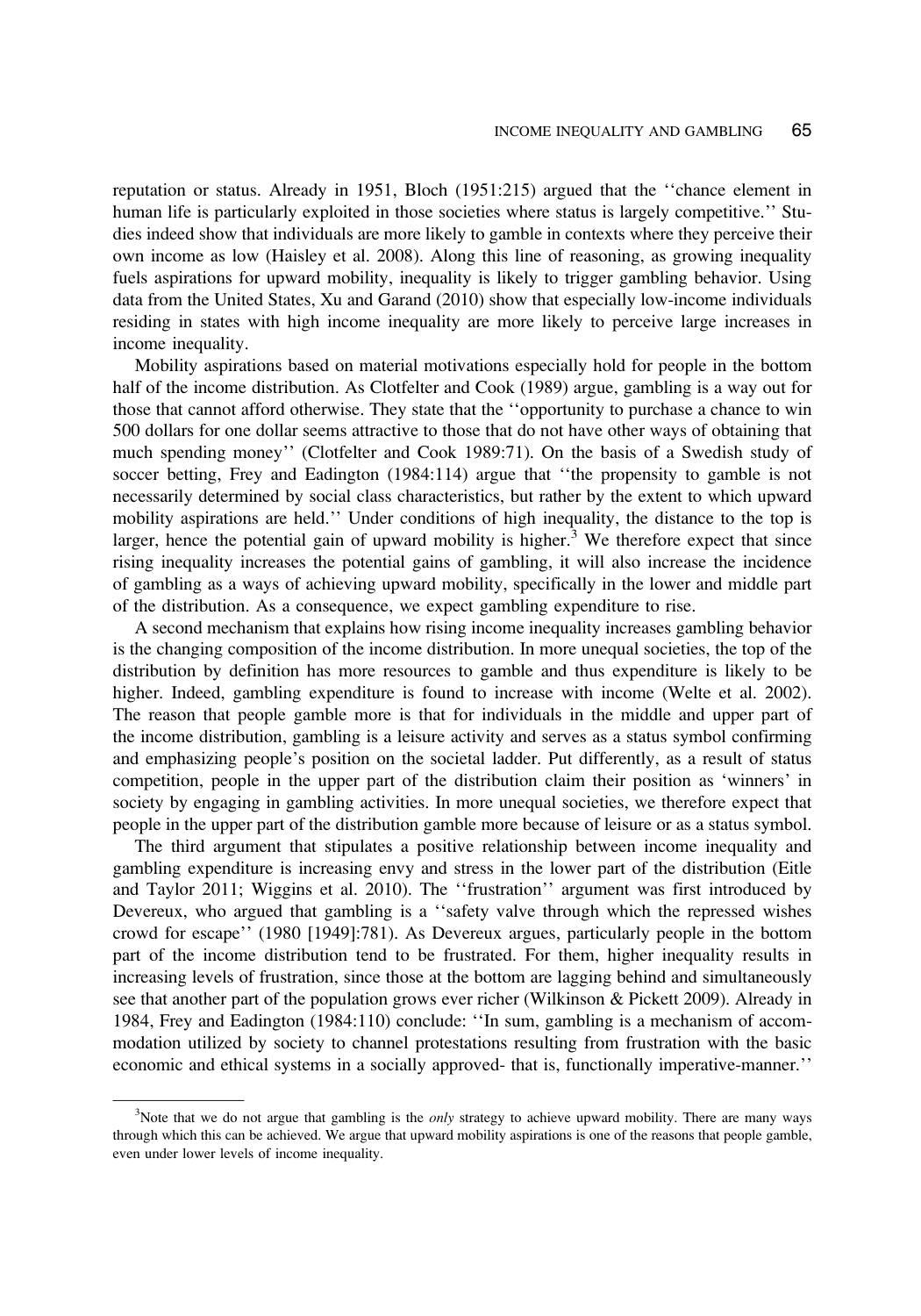More recently, Beckert and Lutter provided micro-level evidence for the relation between frustration and gambling behavior. Using micro data from Germany they find that status frustration is one of the main factors contributing to an individual's gambling (lottery) expenditure (2012:13).

In a situation of economic stratification the lower part of the income distribution feels degraded and desires the resources they lack even more (Blau and Blau 1982). Uslaner and Brown (2005; Rothstein and Uslaner 2005), examine the relation between inequality and people's civic engagement. They argue that under conditions of high inequality, people will perceive that their views are not represented in the political system. As a consequence, people may feel powerless and they will opt out of civic engagement. These feelings of frustration may also manifest itself in increasing gambling behavior as a form of escapism (Cohen 2001).

The three mechanisms that we identify are not expected to explain the expenditure of lottery playing and pari-mutuel betting equally (King 1985). The argument of mobility aspiration is likely to apply mainly for lottery playing, as a small wager can give high returns. With only a small investment, people have the chance to take a large step on the income ladder. In contrast, the status and leisure mechanism is likely to apply mostly to pari-mutuel betting, because it is a more visible form of gambling. The anxiety and frustration argument can apply to expenditure on both types of gambling. When individuals feel detached from society, they can engage in all forms of risk-taking behavior.

Unfortunately, empirically, we are not able to distinguish between the three mechanisms because we do not have data on gambling expenditure in different parts of the distribution. However, all three mechanisms predict a positive effect of income inequality on gambling expenditure. Our general hypothesis to be tested is therefore that with an increase in income inequality the average gambling expenditure increases as well.

## DATA AND MEASUREMENT

We test our hypothesis using data from the Gambling Impact and Behavior Study (GIBS) carried out in the years 1980–1997 by the National Opinion Research Center at the University of Chicago, for the National Gambling Impact Study Commission (see NORC, 1999). In this survey, information is gathered on per capita gambling expenditure for four types of gambling: bingo, lottery, pari-mutuel betting, and casino. In the GIBS survey, data for per capita lottery expenditure are gathered at the state level. Pari-mutuel expenditure per capita is, however, gathered at the level of census designated places (CDPs). A place is defined by the U.S. Census Bureau as ''densely settled concentrations of population that are identifiable by name, but are not legally incorporated places.'' Out of a population of 32,000 CDPs 105 were selected by using a simple stratified sampling method. The focus in our study is not on the level of CDPs, but on the level of states. For pari-mutuel spending we therefore calculate the state-level per capita spending as an average of all CPDs that are surveyed in that state.

We do not analyze the data of casino expenditure as casino gambling is highly conditioned on the availability of casinos nearby. Unsurprisingly, a casino industry survey shows that in 1992 (about the midpoint of the GIBS survey) Nevada and Atlantic City, where casinos are legal, account for the large chunk of casino visits. Out of about 50 million total visits to the casino, more than 40 million took place in those two states. As legal restrictions to casinos influence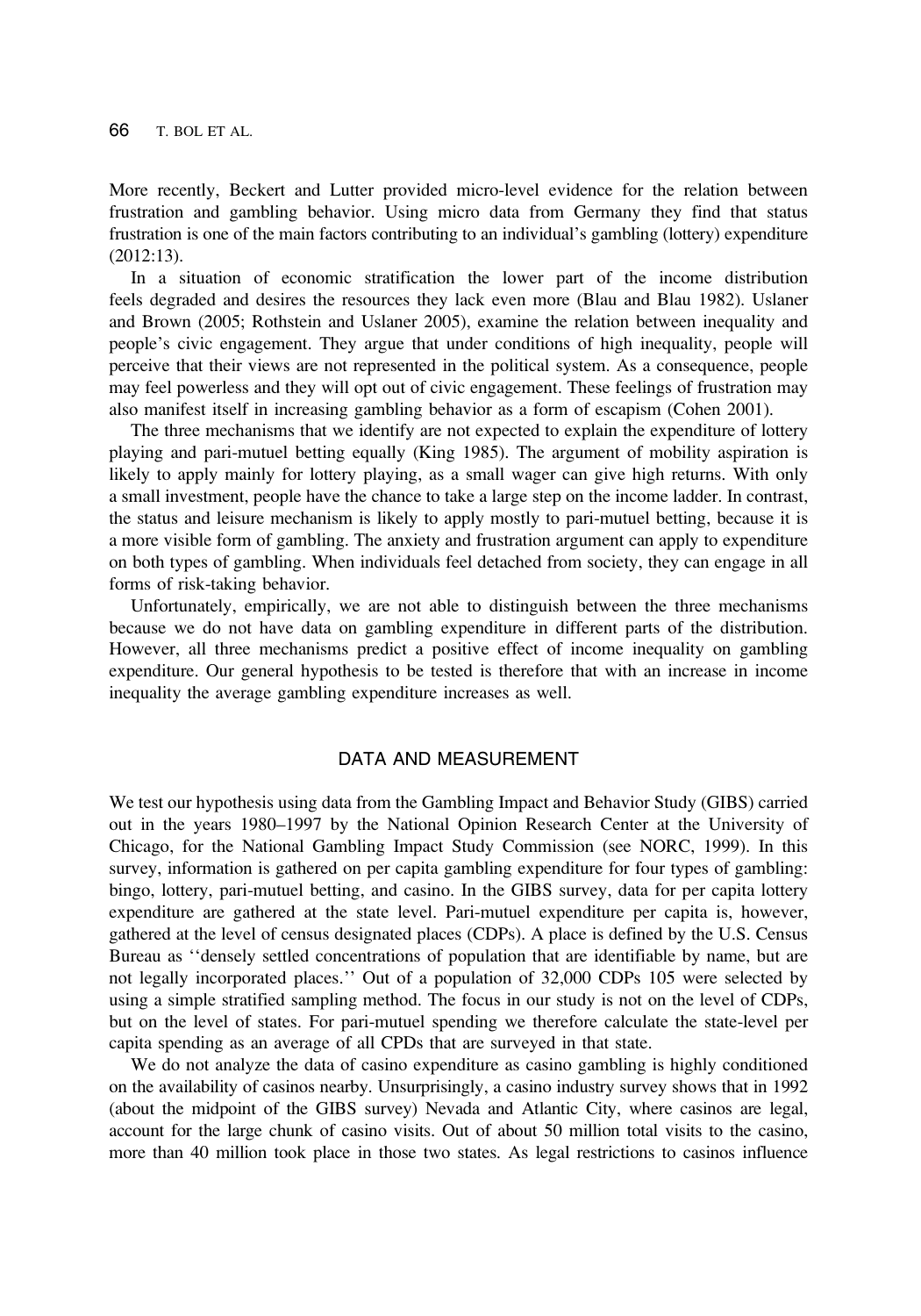the availability of casinos, it hence does not make sense to explain gambling behavior on the basis of income inequality in states. We also exclude bingo expenditure because the majority of observations in the GIBS survey are extrapolated instead of observed.

## Measures

Data for per capita pari-mutuel expenditure were harmonized on the basis of various receipt data sources. Per capita lottery expenditure is estimated on the basis of lottery sales and prize data for the time period 1980 until 1992 and based on state lottery agency data for the remaining period of 1992 to 1997.<sup>4</sup>

We measure income inequality with the Gini-coefficient. The Gini-coefficient has a theoretical range from zero, indicating that all households have an equal share of income, to 100, indicating that one household receives all income. The Gini-coefficient is an attractive measure of income inequality, because it calculates overall inequality: it captures the income distances of 'everybody to everyone.' We use data from the University of Texas Inequality Project  $(2011)$ .<sup>5</sup> The state level Gini-coefficient is available for all states and years. While our hypothesis predicts a positive relation between income inequality and gambling, we do not presume that this effect is linear. To account for possible non-linearity we therefore add a squared term.

We control for general wealth in each state by including yearly measures of per capita Gross State Product (GSP). For 1977 to 1990, we use the GSP measures by Beemiller and Dunbar (1993). For the remaining years, we rely on Beemiller and Woodruff (2003). To obtain the GSP per capita, we divide it by the state population size (derived from the U.S. Census Bureau). Descriptive statistics on all variables are displayed in Table 1. Furthermore, in models that we do not show we controlled our results for the introduction of state lotteries (cf. Lutter 2011). The inclusion of this variable did not alter our results.

## Method of Estimation

We estimate fixed effects regression models. The fixed effects (FE) model estimates an intercept for each state. The FE model uses each variable's difference from its within-state mean and hence can estimate only coefficients that have within-state variation (Rabe-Hesketh and Skrondal 2008). The advantage of the FE model is that it controls for all differences between states, thereby eliminating time-constant unobserved heterogeneity (Halaby 2004). Due to the FE set-up, we focus on over-time variation within states and therefore do not need covariates to control for enduring differences between states. To better account for potential reversed causality, we include our measure of inequality lagged one year.<sup>6</sup> Finally, we add year dummies, to control for a general time trend.

<sup>&</sup>lt;sup>4</sup>We included a dummy variable to account for potential differences that arise out of the different coding of lottery expenditure (a ''post 1992'' dummy). The inclusion of this dummy (tables not shown, available from corresponding author upon request) did not alter our results. For more information on the measurement of the dependent variables see the codebook of the Gambling Impact and Behaviour Study (NORC, 1999:13-15).

 $5$ See Galbraith and Hale (2008) for the composition of this measure.

<sup>&</sup>lt;sup>6</sup>We also estimated models without and with longer time-lags. The results are consistent with the ones reported in the next section.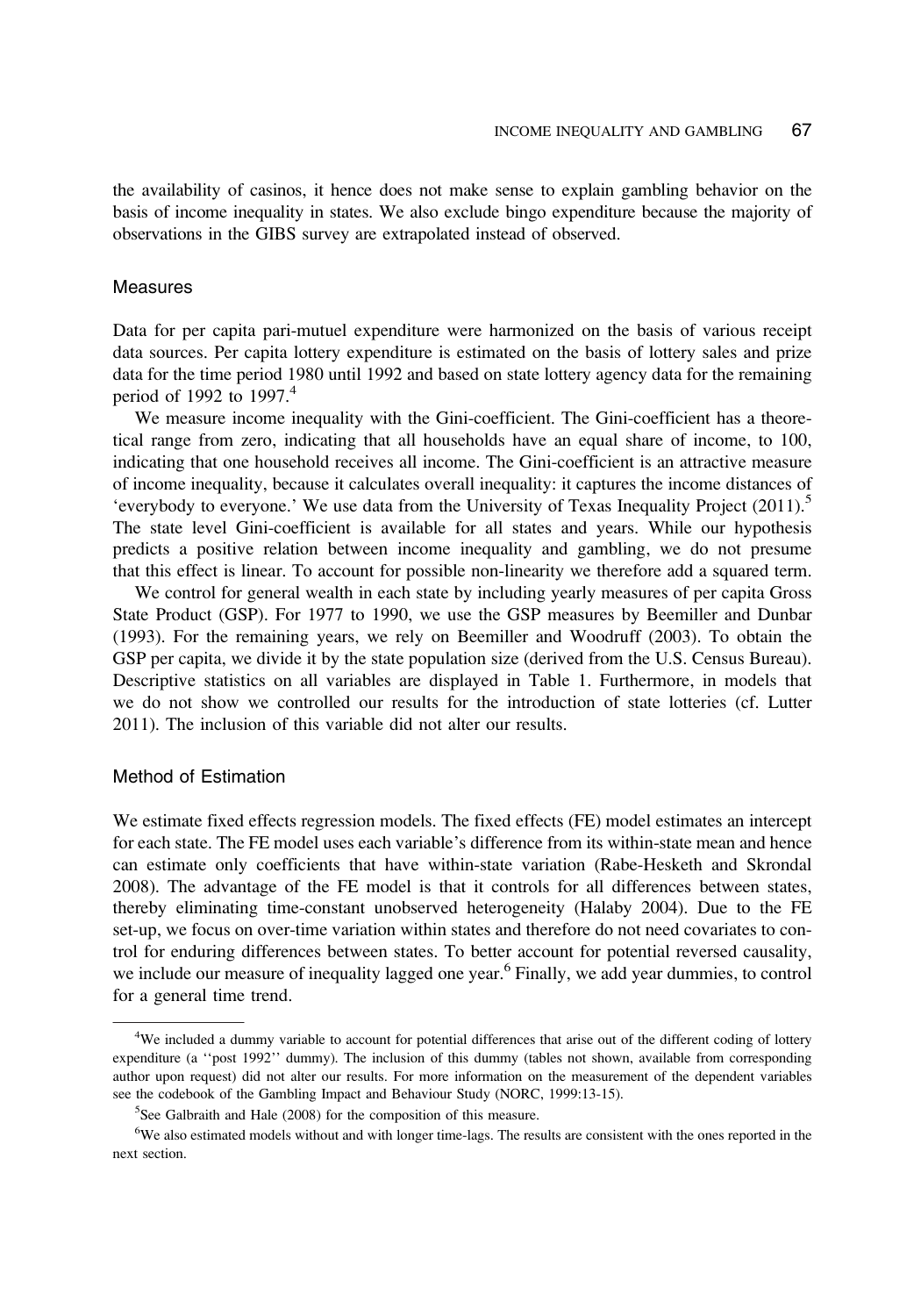| <b>Observations</b> | Mean  | <i>SD</i> | Min. | Max.   |  |  |  |
|---------------------|-------|-----------|------|--------|--|--|--|
| 334                 | 43.47 | 28.49     | 2.72 | 145.42 |  |  |  |
| 334                 | 0.39  | 0.02      | 0.33 | 0.46   |  |  |  |
| 334                 | 0.15  | 0.02      | 0.11 | 0.21   |  |  |  |
| 334                 | 21.25 | 5.69      | 8.91 | 37.37  |  |  |  |
| 514                 | 12.18 | 11.17     | 0.03 | 49.46  |  |  |  |
| 514                 | 0.40  | 0.02      | 0.33 | 0.47   |  |  |  |
| 514                 | 0.16  | 0.02      | 0.11 | 0.22   |  |  |  |
| 514                 | 20.25 | 6.20      | 8.70 | 40.24  |  |  |  |
|                     |       |           |      |        |  |  |  |

TABLE 1 Descriptive Statistics

Source: GIBS Survey 1980–1997, University of Texas Inequality Project (2011).

## **RESULTS**

Figure 1 provides an overview of the temporal development of pari-mutuel and lotto expenditure (standardized to the range 0–1) along with the development of income inequality by state. Both forms of gambling show an increase in expenditure in almost all states, although there are differences. In Maine, for example, all two types of gambling increase at the same pace, while in Connecticut the differences between lottery and pari-mutuel betting are large. Overall, income



FIGURE 1 Over-time development of inequality and gambling expenditure, by U.S. states (color figure available online).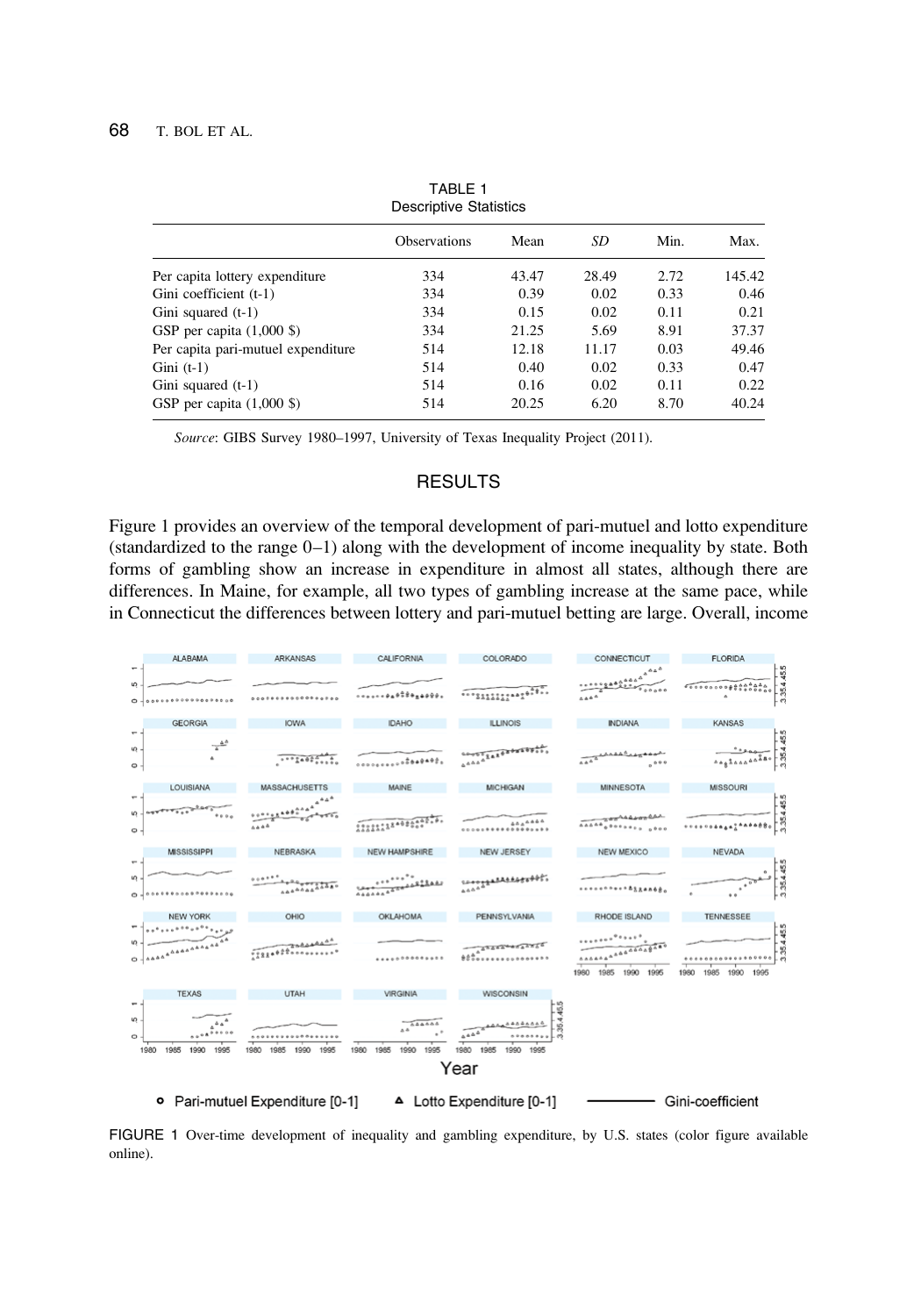inequality, as well as gambling expenditure per capita, has risen between 1977 and 1996 in all states in our sample. Hence, this descriptive picture, at first inspection, supports our hypothesis.

Using fixed effects models, where years are nested in states, we estimate the effect of income inequality on gambling expenditure. Table 2 shows the results when predicting per capita pari-mutuel expenditure. Model 1 only includes income inequality (at t-1), which is not statistically significant. If we, however, account for non-linearity, by adding a squared term, we find a significant positive effect of income inequality, and a significant negative effect of squared income inequality. Substantively, this implies that higher income inequality leads to more spending on pari-mutuel betting, but this positive effect is flattened down for higher values of income inequality. The coefficients remain statistically significant once we control for GSP per capita (which increased in almost all states in each year). Furthermore, even in the most restrictive model, where we control for the general over-time increase in pari-mutuel betting by adding year dummies, the effects remain significant. In the final model the explained variance is low, although this might be caused because the measure is aggregated from lower level units to states.

Figure 2 graphically displays these findings. In this figure, for each state the predicted values of pari-mutuel expenditure, based on the final model, are plotted against levels of income inequality. For most cases, high values of income inequality are associated with high pari-mutuel spending. However, for the highest values of income inequality, the positive effect flattens down and even becomes negative for a few cases.

There are two reasons that might explain why the effect of income inequality is indeed non-linear. First, there is only a certain amount of gambling that people in the upper part of the distribution can do. In highly unequal societies the gambling expenditure is therefore unlikely to rise even more. Furthermore, one could argue that for the wealthiest, other forms of behavior can provide the status symbolism and leisure that is generated by gambling. Investing in the stock market could take over the role of gambling (both in terms of status symbolism as well as leisure). Secondly, when a society is very unequal, the bottom income group

|                                        | Model 1   |          | Model 2          |           | Model 3          |           | Model 4     |           |
|----------------------------------------|-----------|----------|------------------|-----------|------------------|-----------|-------------|-----------|
|                                        | b         | SE       | $\boldsymbol{h}$ | SE        | $\boldsymbol{h}$ | SE        | b           | SE        |
| Gini-coefficient                       | 5.156     | (12.724) | 775.917***       | (224.513) | 790.496**        | (233.175) | 620.676*    | (271.666) |
| Gini-coefficient<br>squared            |           |          | $-975.176***$    | (283.609) | $-987.6562**$    | (288.835) | $-799.291*$ | (326.572) |
| GSP per capita<br>$(1,000 \text{ } $)$ |           |          |                  |           | $-.012$          | (.051)    | $-.057$     | (.123)    |
| Year dummies                           |           |          |                  |           |                  |           | yes         |           |
| Constant                               | $10.202*$ | (4.999)  | $-141.520**$     | (44.401)  | $-145.072$       | (46.955)  | $-106.279$  | (56.075)  |
| <i>n</i> Observations                  | 514       |          | 514              |           | 514              |           | 514         |           |
| $n$ States                             | 33        |          | 33               |           | 33               |           | 33          |           |
| Within $R^2$                           | .000      |          | .024             |           | .025             |           | .044        |           |
| Overall $R^2$                          | .003      |          | .007             |           | .009             |           | .036        |           |

TARI F 2 Fixed-Effects Regression Predicting Per Capita Pari-mutuel Expenditure in U.S. States (1980–1997)

Source: GIBS Survey 1980–1997, University of Texas Inequality Project (2011).

 ${}^*p < .05;$   ${}^{**}p < .01;$   ${}^{***}p < .001$ , two-tailed tests.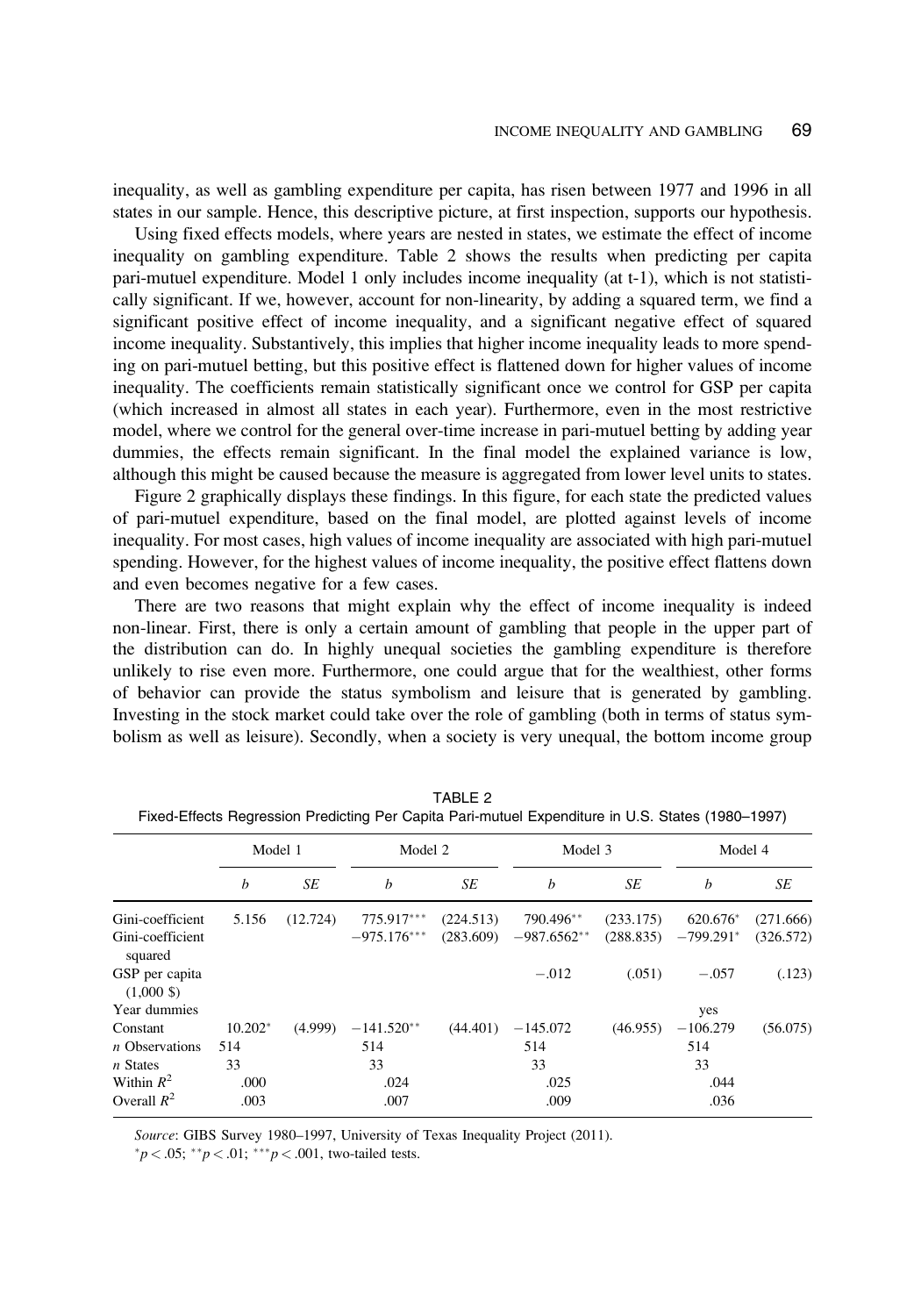

FIGURE 2 Predicted values of per capita pari-mutuel expenditure for each U.S. state (color figure available online).

might feel so marginalized that even their hopes of upward social mobility disappear. The disillusion of the gap might cause a cut-off point where inequality no longer affects gambling expenditure.

Table 3 presents the estimates for per capita lottery expenditure. In the case of lottery expenditure, we found no evidence for non-linearity in the effect of income inequality. The first model shows a positive effect of income inequality (at t-1), indicating that in states where inequality increased, expenditure on lottery also increased. This effect remains significant once

|                                                        | Model 1       |          | Model 2       |           | Model 3    |           |
|--------------------------------------------------------|---------------|----------|---------------|-----------|------------|-----------|
|                                                        | b             | SE       | h             | SE        | h          | SE        |
| Gini-coefficient                                       | 1834.053***   | (78.235) | 434.528***    | (110.257) | 427.441*** | (143.355) |
| GSP per capita $(1,000 \text{ } \text{\textsterling})$ |               |          | $3.095***$    | (.205)    | 5.086      | (.592)    |
| Year dummies                                           |               |          |               |           | yes        |           |
| Constant                                               | $-659.670***$ | (30.056) | $-259.465***$ | (57.614)  | $-246.598$ | (55.243)  |
| $n$ Observations                                       | 334           |          | 334           |           | 334        |           |
| $n$ States                                             | 26            |          | 26            |           | 26         |           |
| Within $R^2$                                           | .642          |          | .794          |           | .825       |           |
| Overall $R^2$                                          | .118          |          | .438          |           | .490       |           |

TABLE 3 Fixed-Effects Regression Predicting Per Capita Lottery Expenditure in U.S. States (1980–1997)

Source: GIBS Survey 1980-1997, University of Texas Inequality Project (2011).

 ${}^*p$  < .05;  ${}^{**}p$  < .01;  ${}^{***}p$  < .001, two-tailed tests.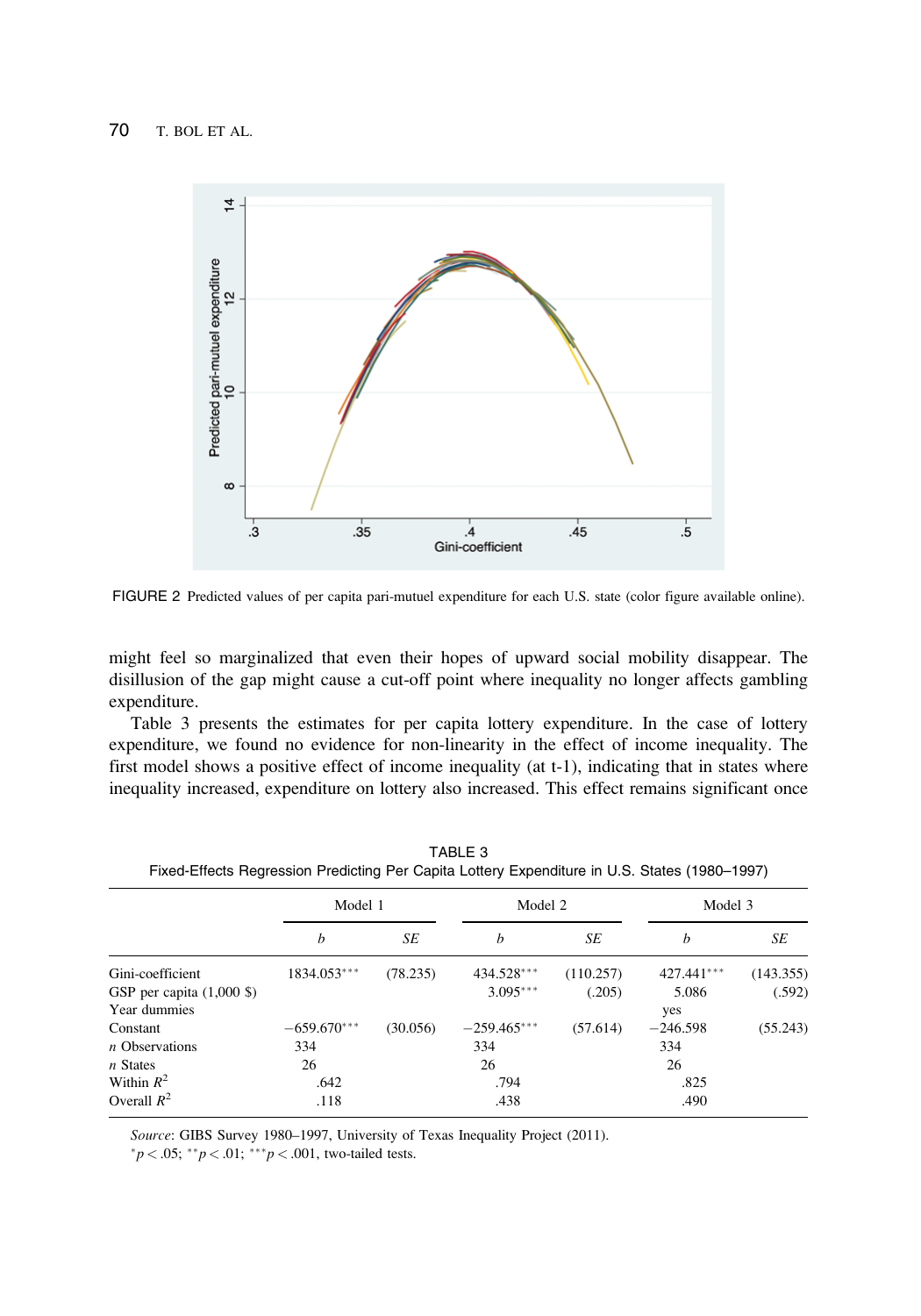

FIGURE 3 Predicted values of per capita lottery expenditure for each U.S. state (color figure available online).

we control for wealth by adding GSP per capita. Furthermore, the effect persists even when we control for a general time trend and increase of gambling, by adding year dummies. The explained variance of these models is relatively high. The final model explains about 83% of the observed variance in lottery spending within states. In Figure 3, the predicted values are presented for each state. The figure clearly shows that, both within and between states, higher income inequality corresponds with higher per capita lottery expenditure.

In sum, our findings support the theoretical prediction that income inequality positively affects gambling expenditure, although this effect is not linear for expenditure on pari-mutuel betting. Due to our fixed effects design, we control for all time-constant differences between states, eliminating the problem of bias due to (time-constant) unobserved heterogeneity. Furthermore we predict gambling expenditure with income inequality in the previous year, making reversed causality less likely.

## **CONCLUSION**

In this study, we analyzed the effect of growing inequality on gambling expenditure in the United States with longitudinal data. We argued that inequality affects gambling behavior for three reasons. First, growing inequality is likely to increase spending on gambling activities because an increase in income inequality makes upward social mobility for the lower part of the income distribution more desirable. Gambling will therefore be used more often as a means to get ahead in society. Secondly, in more unequal societies the upper part of the distribution has more resources to gamble and will do so because of leisure and as a status symbol. Thirdly, inequality leads to more anxiety and stress, which in turn increases gambling as a relief in the lower part of the distribution.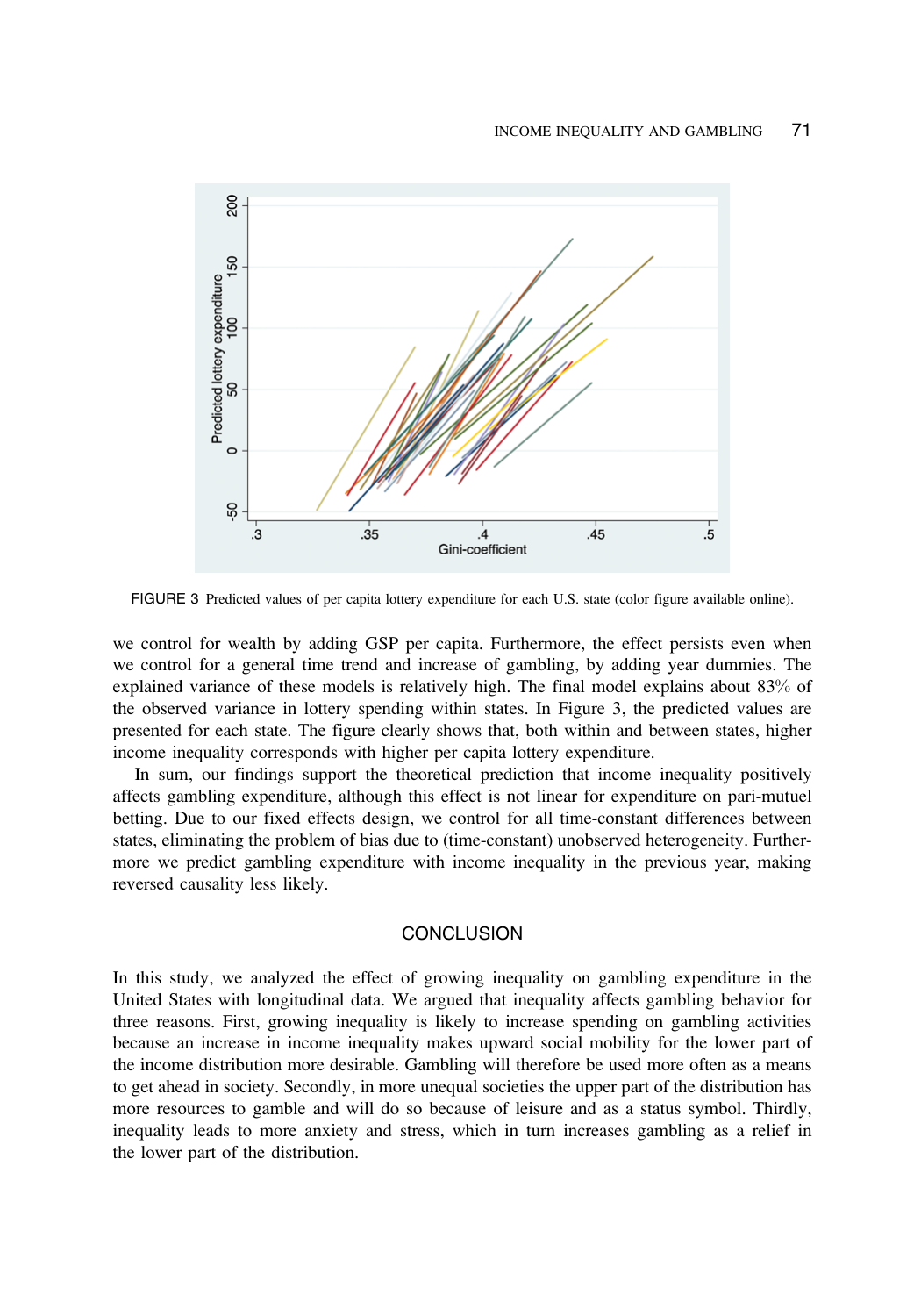## 72 T. BOL ET AL.

We found empirical support for this hypothesis. Analyzing two different dependent variables, our findings indicate that increasing income inequality is positively related to gambling expenditure in U.S. states. For pari-mutuel betting, the effect is, however, not linear. The effect of inequality most likely flattens because of a natural maximum to gambling expenditure, as well as the unavailability of resources in the lowest part of the income distribution.

The results have to be seen in the light of some serious limitations. First of all, no (longitudinal) individual level data was available that could be matched to contextual information. It was therefore not possible to empirically examine the effect of inequality for people in different parts of the income distribution. Based on the current findings, we therefore know that inequality increases gambling expenditure, but we do not know who are the people that spend more. This implies that we could not empirically differentiate the theoretical arguments that we identified.

Second, because casino gambling is highly regionally concentrated in the United States, it was not possible to include it. Further research could focus on replicating the current findings in different and cross-national contexts, and for different forms of gambling, like casino-based gambling.

Finally, since our sample ranged from 1980 to 1997, internet gambling was of no influence to our results. As this recent technological development has made gambling more easily accessible for a large group, further research has to take it into account. The rise of internet gambling could of course have large effects on the relation between income inequality and gambling. It is highly accessible, and the potential revenues of internet gambling are relatively high. We are therefore likely to underestimate the relationship between income inequality and gambling expenditure: whereas income inequality increased over the past decade, we are likely to underestimate the overall gambling expenditure due to the absence of data on internet gambling.

Although we focus on gambling behavior, the results fit within the broader research agenda on the consequences of (increasing) income inequality. Specifically, gambling behavior can be seen as a proxy for being risk prone. To our knowledge, this is one of the first studies that examines a relation between income inequality and legal risk-taking behavior in a longitudinal perspective (but see Freund and Morris 2005, 2006). The findings suggest that differences in incomes might affect the degree of risk that people are willing to take. As such, the results may have implications for research on a number of societal outcomes that are related to risk taking as well as social mobility, such as (but not exclusively) entrepreneurship, investing, and crime.

## ACKNOWLEDGMENTS

All authors contributed equally and are listed alphabetically. The authors would like to thank the members of the International Political Economy and Stratification (IPECS) and Institutions, Inequalities and Lifecourses (IIL) groups at the University of Amsterdam, and the reviewers of Sociological Spectrum for their excellent comments.

## AUTHOR NOTES

Thijs Bol is Assistant Professor at the University of Amsterdam, where he also obtained his PhD. His academic interests include inequalities in education and the labor market, social stratification, and occupations. He has published articles in Comparative Education Review, Social Science Research, and Research in Social Stratification and Mobility.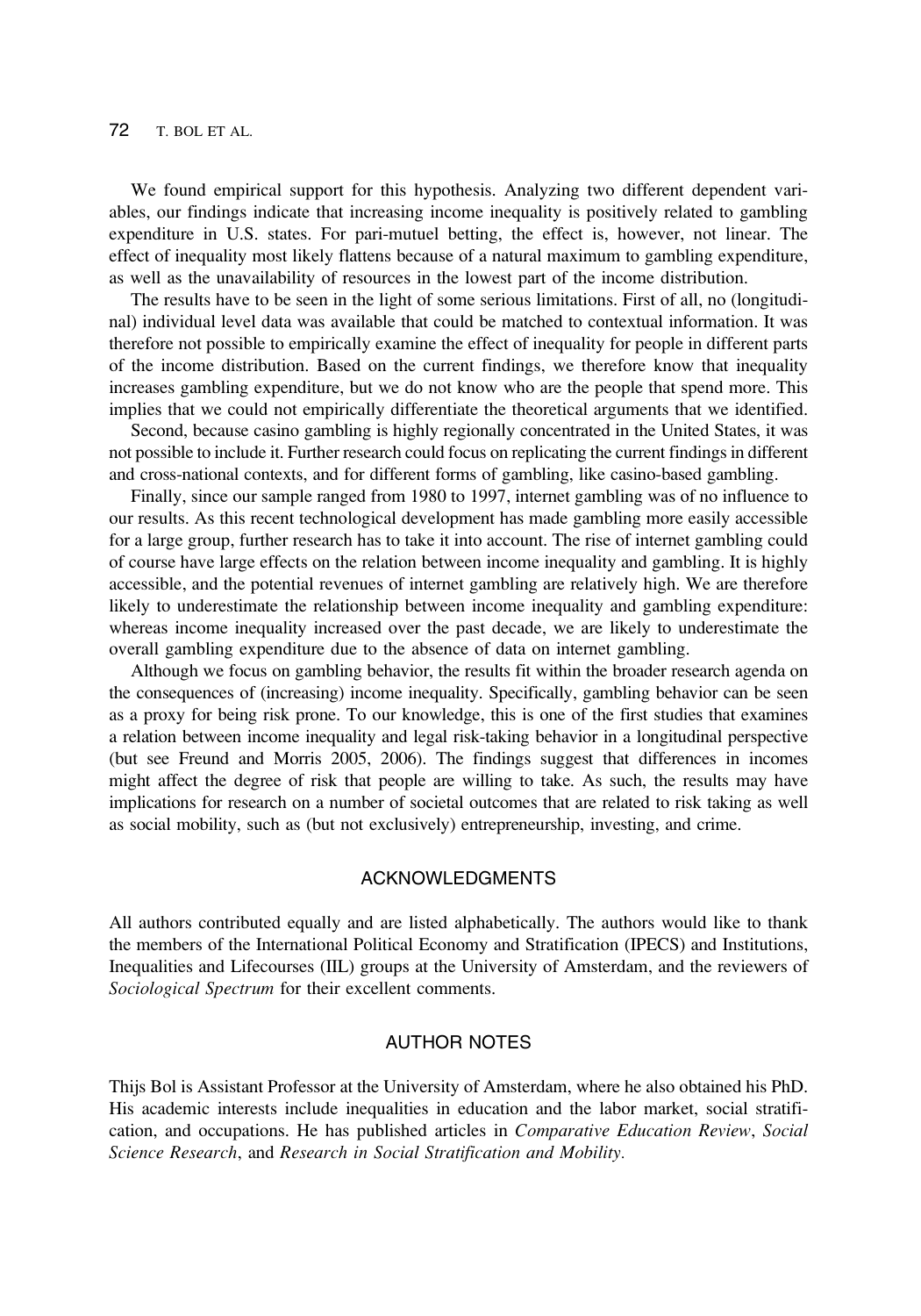Bram Lancee is Assistant Professor of Sociology at Utrecht University. He obtained his PhD at the European University Institute in Florence. He held (visiting) positions at Social Science Research Center Berlin (WZB), Oxford University, and the University of Amsterdam. His academic interests include social capital and social participation, ethnic inequality on the labor market, and attitudes toward immigration. Parts of his work are published in International Migration Review, Ethnic & Racial Studies, Journal of Ethnic and Migration Studies, Political Behavior, European Sociological Review, and Social Science Research.

Sander Steijn is a PhD candidate at the sociology department of the University of Amsterdam. As a political sociologist, he is primarily interested in (public opinion on) the consequences of income inequality and redistribution of incomes by government.

## **REFERENCES**

- Andersen, Robert and Tina Fetner. 2008. ''Economic Inequality and Intolerance: Attitudes Toward Homosexuality in 35 Democracies.'' American Journal of Political Science 52:942–958.
- Anderson, G. and R. I. F. Brown. 1984. "Real and Laboratory Gambling, Sensation-Seeking and Arousal." British Journal of Psychology 75:401–410.
- Beck, Ulrich. 1992. The Risk Society: Towards A New Modernity. London: Sage.
- Beckert, Jens and Mark Lutter. 2009. ''The Inequality of Fair Play: Lottery Gambling and Social Stratification in Germany.'' European Sociological Review 25:475–488.
- Beckert, Jens and Mark Lutter. 2012. ''Why the Poor Play the Lottery: Sociological Approaches to Explaining Class-based Lottery Play.'' Sociology doi:10.1177/0038038512457854.
- Beemiller, Richard M. and Clifford H. Woodruff. 2000. ''Gross State Product by Industry, 1977–98.'' Survey of Current Business October:69–90.
- Beemiller, Richard M. and A. E. Dunbar. 1993. ''Gross State Product, 1977–90.'' Survey of Current Business December:28–49.
- Blau, Judith R. and Peter Blau. 1982. ''The Cost of Inequality: Metropolitan Structure and Violent Crime.'' American Sociological Review 47:114–129.
- Bloch, Herbert A. 1951. "The Sociology of Gambling." American Journal of Sociology 57:215-221.
- Brown, Sarah, Andy Dickerson, Jolian McHardy, and Karl Taylor. 2010. ''Gambling and the Use of Credit: An Individual and Household Level Analysis.'' IZA DP No. 4808.
- Clotfelter, Charles T., Philip J. Cook, Julie A. Edell, and Marian Moore. 1999. ''State Lotteries at the Turn of the Century. Report to the National Gambling Impact Study Commission.'' Working paper, Duke University.
- Clotfelter, Charles and Philip J. Cook. 1989. Selling Hope: State Lotteries in America. Cambridge: Harvard University Press.
- Cohen, Lloyd R. 2001. ''The Lure of the Lottery.'' Wake Forest Law Review 36:705–747.
- Cosgrave, Jim F. 2008. ''Goffman Revisited: Action and Character in the Era of Legalized Gambling.'' International Journal of Criminology and Sociological Theory 1:80–96.
- Daly, Martin, Margo Wilson, and Shawn Vasdev. 2001. ''Income Inequality and Homicide Rates in Canada and the United States.'' Canadian Journal of Criminology April:219–236.
- Devereux, Edward C. Jr. 1980 [1949]. Gambling and the Social Structure. A Sociological Study of Lotteries and Horse Racing in Contemporary America. New York: Arno Press.
- Eitle, David and John Taylor. 2011. "General Strain Theory, BIS/BAS Levels, and Gambling Behavior." Deviant Behavior 32:1–37.
- Freund, Elizabeth A. and Irwin L. Morris. 2005. "The Lottery and Income Inequality in the States." Social Science Quarterly 86:996–1012.
- Freund, Elizabeth A. and Irwin L. Morris. 2006. "Income Inequality and Gambling in the United States." Policy Studies Journal 34:265–276.
- Frey, James H. and William R. Eadington. 1984. ''Gambling: Views from the Social Sciences.'' Annals of the American Academy of Political and Social Science 474:107–121.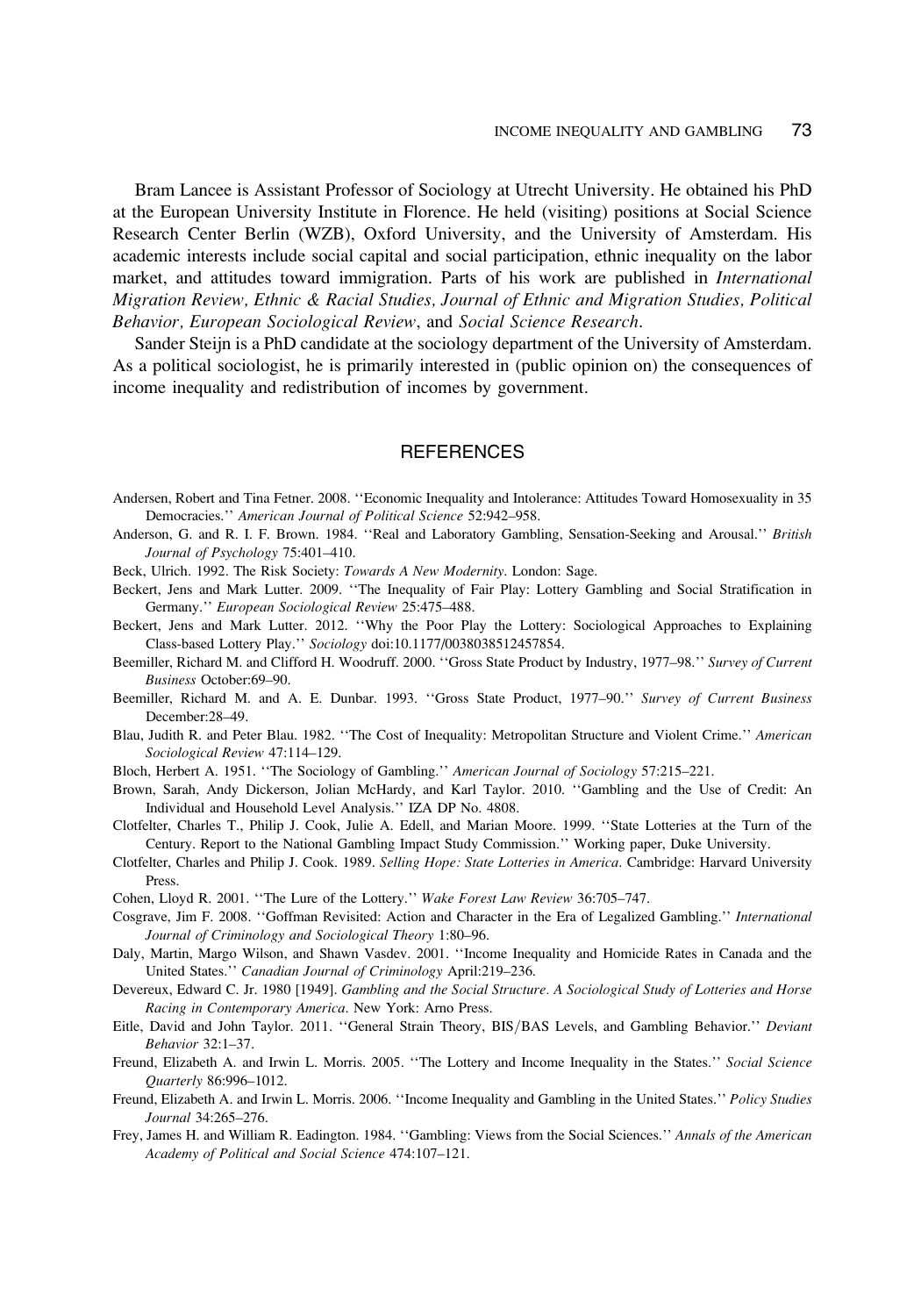## 74 T. BOL ET AL.

Giddens, Anthony. 1991. Modernity and Self-Identity. Palo Alto, CA: Stanford University Press.

- Galbraith, James K. and J. Travis Hale. 2008. ''State Income Inequality and Presidential Election Turnout and Outcomes.'' Social Science Quarterly 89:887–901.
- Halaby, Charles N. 2004. ''Panel Models in Sociological Research: Theory into Practice.'' Annual Review of Sociology 30:507.
- Haisley, Emily, Romel Mostafa, and George Loewenstein. 2008. ''Subjective Relative Income and Lottery Ticket Purchases.'' Journal of Behavorial Decision Making 21:283–295.
- Huisman, M. and A. J. Oldehinkel. 2009. ''Income Inequality, Social Capital and Self-Inflicted Injury and Violence-Related Mortality.'' Journal of Epidemiology and Community Health 6:31–37.
- Johansson, A., J. E. Grant, S. W. Kim, B. Odlaug, and K. G. Götestam. 2008. "Risk Factors for Problematic Gambling: A Critical Literature Review.'' Journal of Gambling Studies 25(1):67–92.
- Kawachi, Ichiro, Bruce P. Kennedy, Kimberly Lochner, and Deborah Prothrow-Stith. 1997. ''Social Capital, Income Inequality, and Mortality.'' American Journal of Public Health 87:1491–1498.
- Kearney, Melissa S. 2005. ''State Lotteries and Consumer Behavior.'' Journal of Public Economics 89:2269–2299.
- Kelly, Morgan. 2000. ''Inequality and Crime.'' Review of Economics and Statistics 82:530–539.
- King, Kim. 1985. ''Gambling Three Forms and Three Explanations.'' Sociological Focus 18:235–248.
- Lancee, Bram and Herman G. van de Werfhorst. 2012. ''Income Inequality and Participation: A Comparison of 24 European Countries.'' Social Science Research 41:1166–1178.
- Lang, K. Brandon and Megumi Omori. 2009. ''Can Demographic Variables Predict Lottery and Pari-mutuel Losses? An Empirical Investigation.'' Journal of Gambling Studies 25:171–183.
- Layton, Allan and Andrew Worthington. 1999. ''The Impact of Socio-Economic Factors on Gambling Expenditure.'' International Journal of Social Economics 26:430–440.
- Lutter, Mark. 2011. ''The Adoption of Lotteries in the United States, 1964–2007: A Model of Conditional and Time-Dynamical Diffusion.'' MPIfG Discussion Paper 11/4. Cologne: Max Planck Institute for the Study of Societies.
- Lyng, Stephen. 1990. ''Edgework: A Social Psychological Analysis of Voluntary Risk Taking.'' American Journal of Sociology 95:851–888.
- McEffery, Edward J. 1994. ''Why People Play Lotteries and Why It Matters.'' Wisconsin Law Review 1994:71.
- McNeilly, Dennis and William Burke. 2002. ''Disposable Time and Disposable Income: Problem Casino Gambling Behavior in Older Adults.'' Journal of Clinical Geropsychology 8:75–85.
- Neckerman, Kathryn M. and Florencia Torche. 2007. ''Inequality: Causes and Consequences.'' Annual Review of Sociology 33:335–357.
- NORC. 1999. Codebook for the Gambling Impact and Behavior Study. Ann Arbor: University of Michigan.
- Rabe-Hesketh, Sophia and Anders Skrondal. 2008. Mulilevel and Longitudinal Modeling Using Stata. 2nd ed. College Station, TX: Stata Press.
- Rothstein, Bo and Eric M. Uslaner. 2005. ''All for All: Equality, Corruption, and Social Trust.'' World Politics 58: 41–72.
- Rogers, Paul. 1998. ''The Cognitive Psychology of Lottery Gambling: A Theoretical Review.'' Journal of Gambling Studies 14:111–134.
- Sharpe, Louise and Nicholas Tarrier. 1993. ''Towards a Cognitive-Behavioural Theory of Problem Gambling.'' The British Journal of Psychiatry 162:407–412.
- Solt, Frederick. 2008. ''Economic Inequality and Democratic Political Engagement.'' American Journal of Political Science 52:48–60.
- Sproston, Kerry, Bob Erens, and Jim Orford. 2000. Gambling Behaviour in Britain: Results from the British Gambling Prevalence Survey. London: National Center for Social Research.
- Stucki, Stephanie and Margret Rihs-Middel. 2007. ''Prevalence of Adult Problem and Pathological Gambling Between 2000 and 2005: An Update.'' Journal of Gambling Studies 23:245–257.
- University of Texas Inequality Project. 2011. ''A Panel of Estimated Family Income Inequality, by State and Year, 1969–2004.'' Retrieved June 15, 2011 from http://utip.gov.utexas.edu/data.html.
- Uslaner, Eric M. and Mitchell Brown. 2005. ''Inequality, Trust, and Civic Engagement.'' American Politics Research 33:868–894.
- Volberg, Rachel A. and Matt Wray. 2007. ''Legal Gambling and Problem Gambling as Mechanisms of Social Domination? Some Considerations for Future Research.'' American Behavioral Scientist 51:56–85.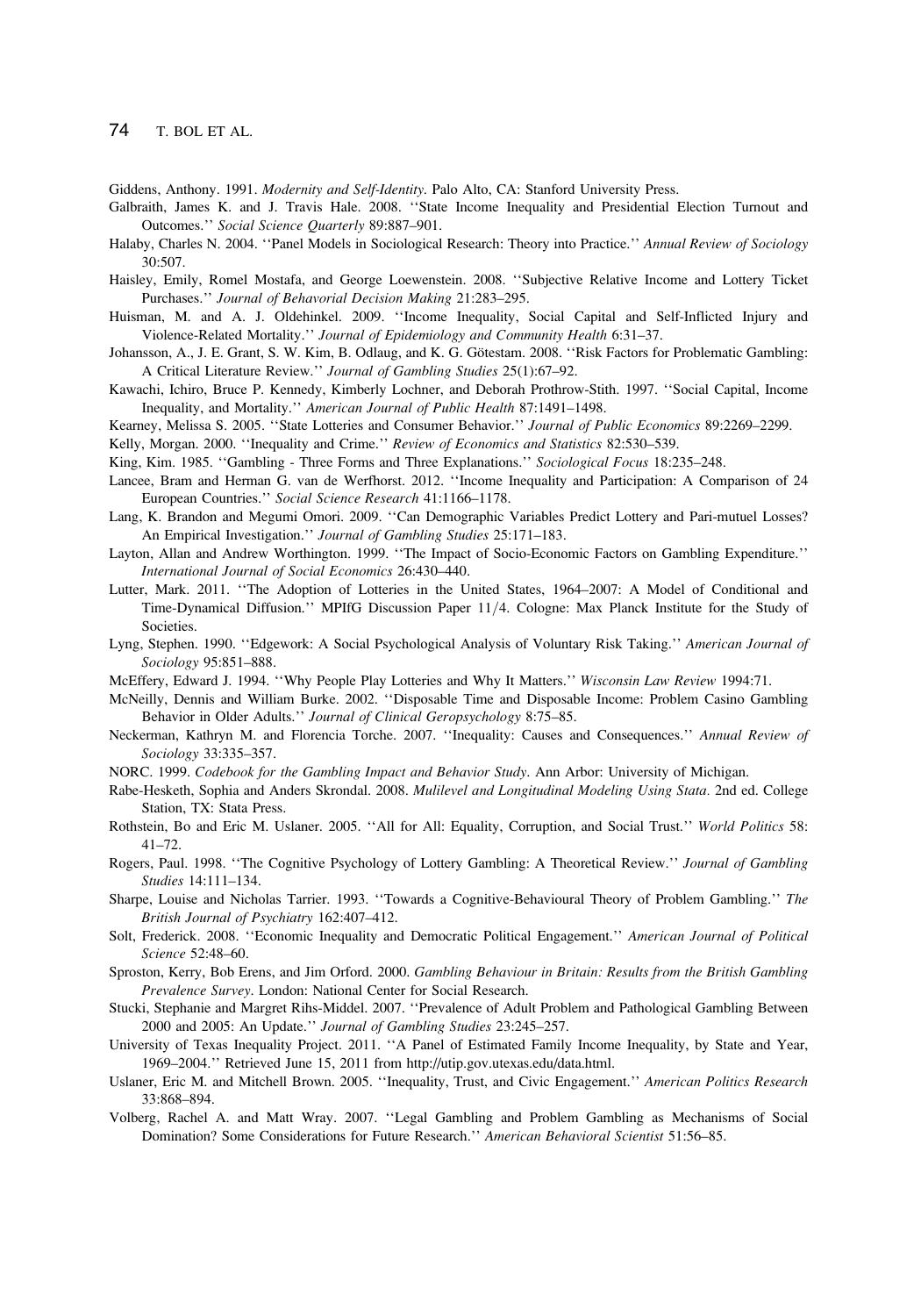- Welte, John W., Grace M. Barnes, William F. Wieczorak, Marie-Cecile Tidwell, and John Parker. 2002. ''Gambling Participation in the U.S. - Results from a National Survey.'' Journal of Gambling Studies 18:313–327.
- Wiggins, Lyna, Lia Nower, Raymond Sanchez Mayers, and N. Andrew Peterson. 2010. ''A Geospatial Statistical Analysis of the Density of Lottery Outlets within Ethnically Concentrated Neighborhoods.'' Journal of Community Psychology 38:486–496.
- Wilkinson, Richard G. and Kate Pickett. 2009. The Spirit Level. Why More Equal Societies Almost Always Do Better. London: Allen Lane.
- Wilson, Margo and Martin Daly. 1985. ''Competitiveness, Risk-Taking, and Violence: The Young Male Syndrome.'' Ethology and Sociobiology 6:59–73.
- Xu, Ping and James C. Garand. 2010. ''Economic Context and Americans' Perceptions of Income Inequality.'' Social Science Quarterly 91:1220–1241.
- Young, Martin. 2010. "Gambling, Capitalism and the State." Journal of Consumer Culture 10:254-273.